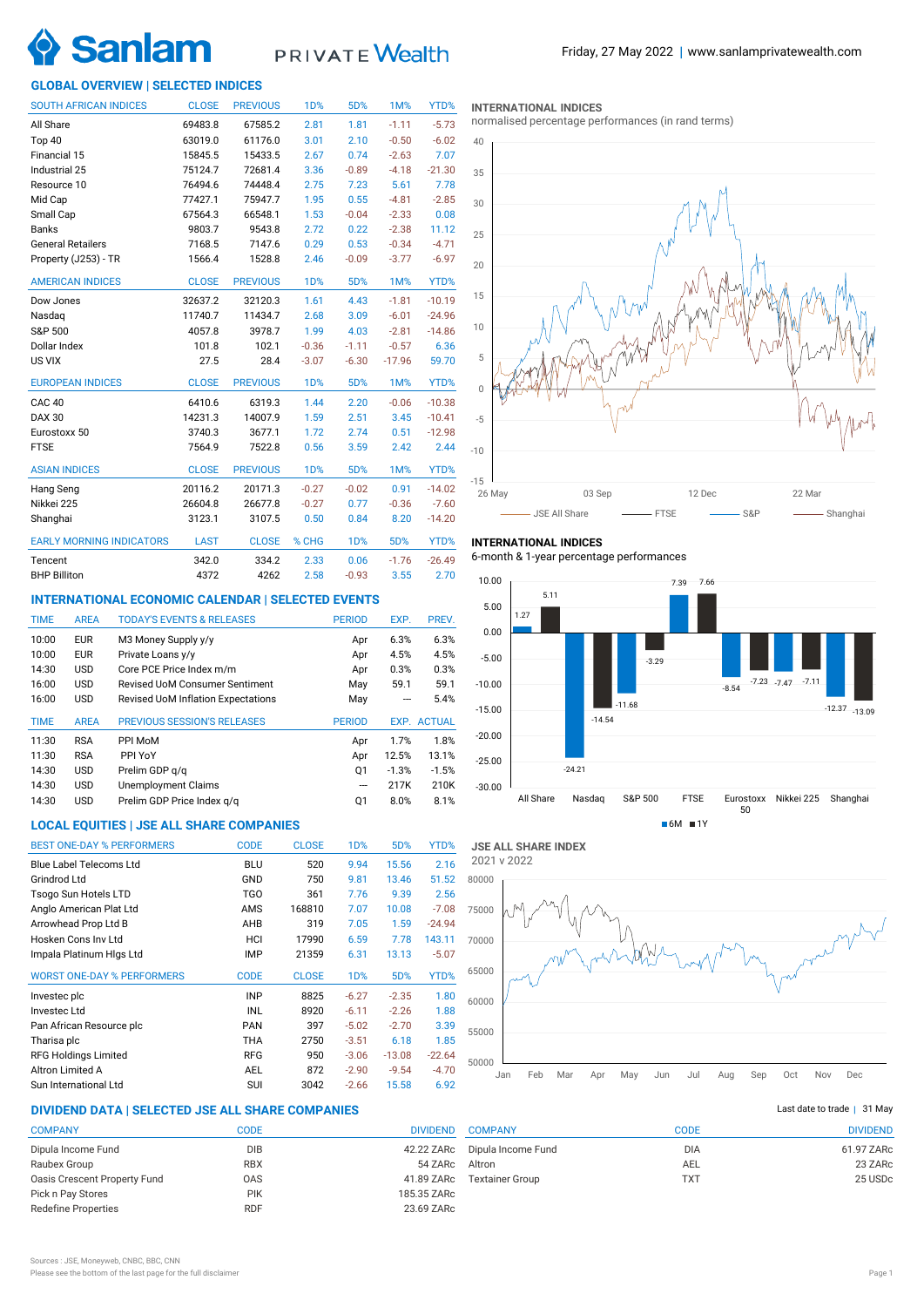| <b>COMPANY</b>                      | <b>CLOSE</b> | <b>PREVIOUS</b> | 1 <sub>D</sub> % | 5D%     | 1M%      | YTD%     |
|-------------------------------------|--------------|-----------------|------------------|---------|----------|----------|
| Absa Group                          | 16809        | 16221           | 3.62             | 0.45    | $-0.96$  | 10.19    |
| Anglo                               | 74269        | 73291           | 1.33             | 9.38    | 12.80    | 13.96    |
| Angloplat                           | 168810       | 157657          | 7.07             | 10.08   | 3.22     | $-7.08$  |
| Anglo Gold Ashanti                  | 27840        | 27396           | 1.62             | $-0.40$ | $-13.41$ | $-15.30$ |
| Anheuser-Busch Inbev                | 89351        | 87969           | 1.57             | 3.61    | $-3.70$  | $-7.19$  |
| <b>Bhp Group Plc</b>                | 47777        | 48011           | $-0.49$          | $-6.50$ | $-6.06$  | 0.71     |
| <b>Bid Corp</b>                     | 32879        | 31739           | 3.59             | 2.59    | 1.72     | 0.72     |
| <b>British American Tobacco Plo</b> | 70860        | 70650           | 0.30             | 4.48    | 7.24     | 20.94    |
| Compagnie Financiere                | 16310        | 15600           | 4.55             | $-5.07$ | $-9.93$  | $-32.42$ |
| Capitec                             | 210090       | 203500          | 3.24             | $-3.39$ | $-6.17$  | 3.00     |
| Discovery                           | 13823        | 13366           | 3.42             | $-0.47$ | $-12.35$ | $-3.72$  |
| Firstrand                           | 6722         | 6552            | 2.59             | 0.01    | $-1.58$  | 10.56    |
| Goldfields                          | 18340        | 17900           | 2.46             | 1.97    | $-12.67$ | 5.32     |
| Glencore Plc                        | 10299        | 10270           | 0.28             | 5.75    | 11.59    | 26.91    |
| Implats                             | 21359        | 20091           | 6.31             | 13.13   | 9.37     | $-5.07$  |
| Kumba Iron Ore                      | 53205        | 51996           | 2.33             | 7.89    | 11.68    | 15.64    |
| Mondi Plc                           | 30499        | 29980           | 1.73             | 4.68    | 3.74     | $-22.82$ |
| Mtn Group                           | 16240        | 15700           | 3.44             | $-1.23$ | $-5.56$  | $-4.87$  |
| Naspers-N                           | 160019       | 152688          | 4.80             | 0.97    | 6.68     | $-35.27$ |
| Prosus Nv                           | 76106        | 72644           | 4.77             | 0.43    | 6.22     | $-41.89$ |
| Stanbank                            | 16255        | 15782           | 3.00             | 0.85    | $-3.26$  | 16.10    |
| Shoprite                            | 20800        | 20280           | 2.56             | 0.19    | $-9.98$  | $-0.42$  |
| Sanlam                              | 6546         | 6363            | 2.88             | 5.70    | $-4.19$  | 10.28    |
| Sasol                               | 40500        | 38459           | 5.31             | 4.91    | 10.43    | 56.37    |
| Sibanye Stillwater                  | 4998         | 4722            | 5.84             | 5.62    | $-7.60$  | 1.79     |
| Vodacom Group                       | 14370        | 14410           | $-0.28$          | $-0.23$ | $-5.27$  | 6.74     |

### **LOCAL INDICES**

1-year & 3-year percentage performances





# **EXPECTED COMPANY REPORTING SCHEDULE**

| <b>COMPANY</b>          | CODE       | <b>RELEASE</b> | <b>DATE</b>    |
|-------------------------|------------|----------------|----------------|
| Hosken Consolidated     | HCI        |                | Final 27 May   |
| Quantum Foods           | <b>OFH</b> |                | Interim 27 May |
| <b>Rebosis Property</b> | <b>REB</b> |                | Interim 27 May |
| Pepkor                  | <b>PPH</b> |                | Interim 27 May |
| Visual International    | <b>VIS</b> | Final          | 30 May         |

# **BANK AND OTHER SELECTED PREFERENCE SHARES**

| <b>COMPANY</b>          | <b>CODE</b> | <b>CLOSE</b> | <b>CLEAN YIELD</b> | APPROX. NXT. LDT |
|-------------------------|-------------|--------------|--------------------|------------------|
| <b>Invested Limited</b> | <b>INPR</b> | 9600         | 7.18               | 08 Jun '21       |
| <b>Standard Bank</b>    | <b>SBPP</b> | 9125         | 6.98               | 06 Sep '22       |
| <b>Firstrand Bank</b>   | <b>FSRP</b> | 9385         | 6.76               | 24 Aug '22       |
| Absa                    | ABSP        | 84501        | 7.05               | 14 Sep '22       |
| Capitec                 | CPIP        | 10999        | 5.82               | 14 Sep '22       |
| Grindrod                | GNDP        | 8500         | 8.71               | 20 Sep '22       |
| Netcare                 | <b>NTCP</b> | 8300         | 7.23               | 02 Nov '22       |
| Discovery               | <b>DSBP</b> | 9600         | 8.36               | 20 Sep '22       |
| Invicta                 | <b>IVTP</b> | 8650         | 9.06               | 23 Nov '22       |

### SELECTED HEADLINES

On the Johannesburg Stock Exchange (JSE), the All-Share index jumped 2.81% yesterday while the blue-chip Top 40 index added 3.01%. Industrials offered the biggest boost, with the local J211 index closing out the day 3.36% higher. Meanwhile, South Africa's producer inflation surged to a record high in April, beating analysts' forecasts, which is likely to further sour manufacturing mood. Prices of final manufactured goods rose by 13.1%, from 11.9% in March, according to data from Statistics South Africa. That's the highest rate since the start of 2013, when the statistics office split its producer price index and started reporting five different measures for prices at the factory gate including agriculture, mining, electricity and water and intermediate manufactured goods.



# **SENS ANNOUNCEMENTS**

SELECTED HEADLINES

**LIFE HEALTHCARE GROUP HOLDINGS LIMITED – Condensed unaudited group interim results** Life Healthcare had a good trading performance for the six-month period ended 31 March 2022 (H1-2022, or the current period) driven by a strong performance in southern Africa and a good underlying business performance in Alliance Medical Group (AMG). Group revenue from continuing operations increased by 4.2% to R13.5 billion (H1-2021: R13.0 billion) consisting of a 4.5% increase in southern African revenue to R9.5 billion (H1-2021: R9.1 billion), a 1.8% increase in international revenue from continuing operations to R3.8 billion (H1-2021: R3.7 billion) and R232 million revenue contribution from growth initiatives (H1-2021: R170 million). Normalised EBITDA from continuing operations decreased by 1.9% to R2.4 billion (H1-2021: R2.4 billion). This decline in normalised EBITDA was largely driven by our international operations which saw normalised EBITDA decline by 13.3% to R806 million (H1-2021: R930 million) due to the ending of COVID-19-related support services, while our southern African operations saw normalised EBITDA growth of 7.5% to R1.6 billion (H1-2021: R1.5 billion). The Group announced the sale of Scanmed S.A. (Scanmed) in Poland in November 2020 and this process was finally concluded on 26 March 2021. Scanmed was presented as a discontinued operation for the period ended 31 March 2021 (H1-2021 or prior period). As a result, the prior period results have been represented. EPS from continuing operations decreased by 16.8% to 41.5 cents (H1-2021: 49.9 cents) while EPS from continuing and discontinued operations decreased to 41.5 cents (H1- 2021: 55.9 cents). This decline in EPS can be attributed to two positive contributors during the H1-2021 period which have not recurred in the current period, namely the disposal of Scanmed and the ending of some COVID-19-related support services AMG provided in the UK and Italy. In addition, our operational investments into both AMG and LMI have negatively impacted the margins for these businesses during the current period. The profit from Scanmed of R87 million (net of tax) positively impacted earnings during the prior period, increasing EPS by 6.0 cents. The Board approved an interim gross cash dividend of 15.0 cents per ordinary share for the six months ended 31 March 2022. The dividend has been declared from income reserves. The dividend is subject to South African dividend withholding tax of 20%, which will be applicable to all shareholders not exempt therefrom, after deduction of which the net cash dividend is 12.00000 cents per share.

Move | 2.28% Open | 1832c Close | 1882c High | 1931c Low | 1827c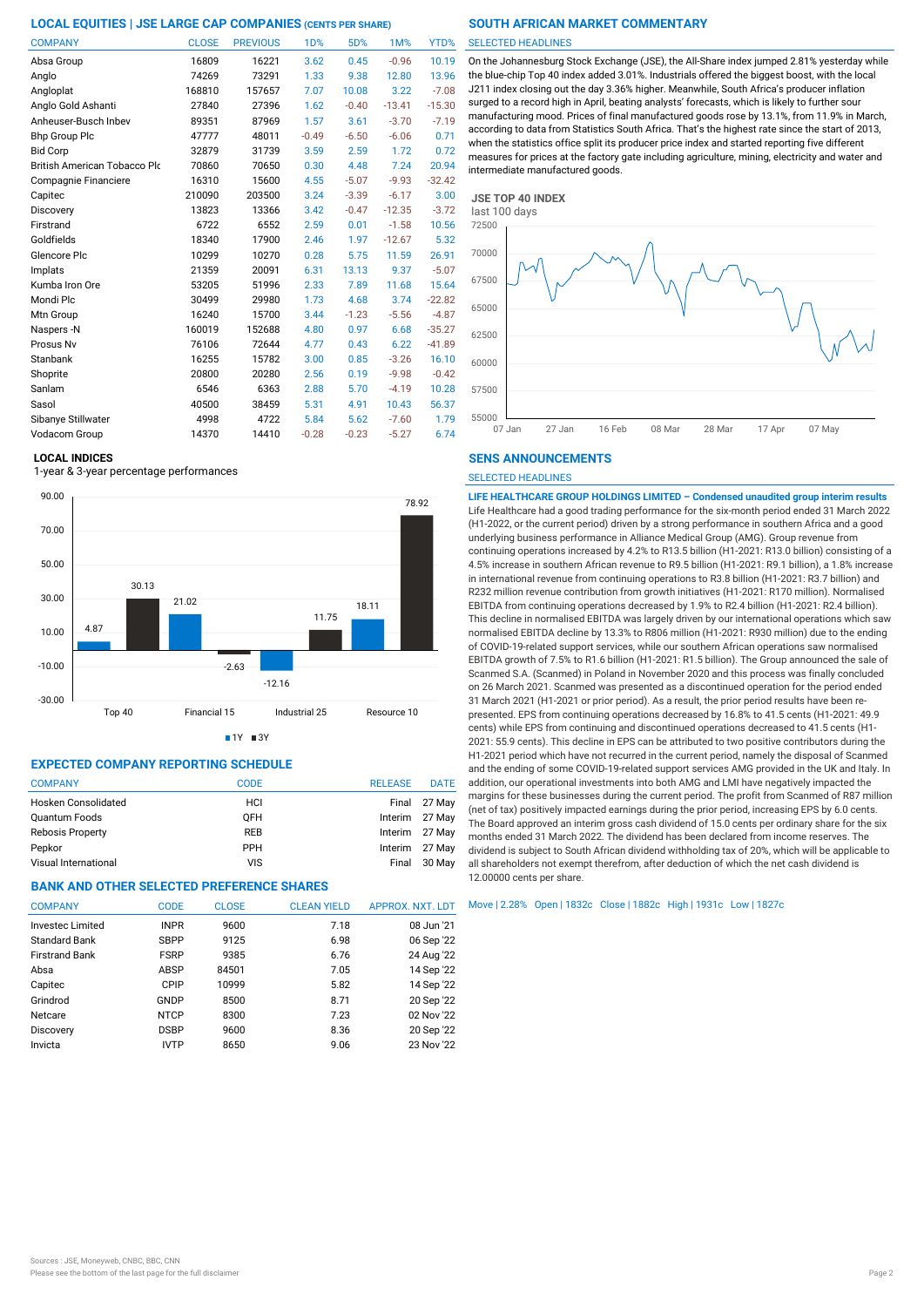**LOCAL EQUITIES | JSE MID CAP COMPANIES (CENTS PER SHARE) LOCAL EQUITIES | JSE SMALL CAP COMPANIES (CENTS PER SHARE)**

| <b>COMPANY</b>            | <b>CODE</b> | <b>CLOSE</b> | <b>PREVIOUS</b> | 1 <sub>D</sub> % | 1M%      | YTD%     | <b>COMPANY</b>               | <b>CODE</b>      | <b>CLOSE</b> | <b>PREVIOUS</b> | 1D%     | 1M%      | YTD%     |
|---------------------------|-------------|--------------|-----------------|------------------|----------|----------|------------------------------|------------------|--------------|-----------------|---------|----------|----------|
| Aspen                     | <b>APN</b>  | 15928        | 15447           | 3.11             | $-6.26$  | $-29.03$ | Advtech                      | ADH              | 1767         | 1758            | 0.51    | 1.26     | 0.51     |
| African Rainbow           | ARI         | 24786        | 24524           | 1.07             | 4.25     | 7.20     | Altron                       | AEL              | 872          | 898             | $-2.90$ | 7.26     | $-4.70$  |
| Avi                       | AVI         | 6499         | 6289            | 3.34             | $-6.03$  | $-12.06$ | Aeci                         | <b>AFE</b>       | 10159        | 9947            | 2.13    | 0.29     | $-9.29$  |
| Barworld                  | <b>BAW</b>  | 9304         | 8827            | 5.40             | $-18.59$ | $-38.13$ | <b>Alexander Forbes</b>      | AFH              | 415          | 419             | $-0.95$ | $-9.78$  | $-7.57$  |
| <b>Bidvest Group</b>      | <b>BVT</b>  | 20233        | 19446           | 4.05             | $-6.68$  | 6.80     | Afrimat                      | AFT              | 5850         | 5921            | $-1.20$ | $-9.16$  | 1.86     |
| Capco                     | CCO         | 3100         | 3050            | 1.64             | $-1.49$  | $-14.44$ | Arrowhead Prop.              | AHB              | 319          | 298             | 7.05    | $-5.90$  | $-24.94$ |
| Clicks Group              | CLS         | 28942        | 28325           | 2.18             | $-9.86$  | $-8.27$  | African Rainbow Cap.         | AIL              | 650          | 655             | $-0.76$ | 4.33     | $-4.41$  |
| Coronation                | <b>CML</b>  | 3735         | 3742            | $-0.19$          | $-9.78$  | $-28.91$ | Adcock Ingram                | AIP              | 5200         | 5201            | $-0.02$ | $-2.35$  | 3.07     |
| Dis-Chem                  | <b>DCP</b>  | 3454         | 3448            | 0.17             | $-7.87$  | $-2.48$  | Astral                       | ARL              | 18764        | 18400           | 1.98    | 27.17    | 8.68     |
| Distell Group             | <b>DGH</b>  | 17280        | 17280           | 0.00             | $-0.17$  | 2.37     | Attacq                       | ATT              | 600          | 595             | 0.84    | $-12.28$ | $-24.91$ |
| Drdgold                   | <b>DRD</b>  | 1040         | 1027            | 1.27             | $-19.25$ | $-21.21$ | <b>Brait</b>                 | <b>BAT</b>       | 391          | 393             | $-0.51$ | $-3.22$  | $-13.50$ |
| Exxaro Resources          | <b>EXX</b>  | 20445        | 20460           | $-0.07$          | $-2.92$  | 33.74    | <b>Blue Label Telecoms</b>   | <b>BLU</b>       | 520          | 473             | 9.94    | $-4.06$  | 2.16     |
| Fortress Reit A           | FFA         | 1173         | 1149            | 2.09             | $-6.01$  | $-6.16$  | <b>Bytes Technology</b>      | <b>BYI</b>       | 8400         | 8600            | $-2.33$ | $-6.67$  | $-31.18$ |
| Fortress Reit B           | FFB         | 390          | 385             | 1.30             | 15.73    | 20.00    | City Lodge Hotels            | <b>CLH</b>       | 430          | 421             | 2.14    | $-8.51$  | $-20.52$ |
| Growthpoint               | GRT         | 1364         | 1337            | 2.02             | $-1.66$  | $-11.26$ | Curro                        | COH              | 975          | 981             | $-0.61$ | $-6.52$  | $-21.69$ |
| Harmony Gold              | <b>HAR</b>  | 5685         | 5542            | 2.58             | $-10.89$ | $-14.64$ | Cashbuild                    | <b>CSB</b>       | 26193        | 25710           | 1.88    | $-7.12$  | 0.36     |
| Investec                  | INL         | 8920         | 9500            | $-6.11$          | $-5.96$  | 1.88     | Datatec                      | <b>DTC</b>       | 3711         | 3790            | $-2.08$ | $-1.88$  | $-3.61$  |
| Investec                  | <b>INP</b>  | 8825         | 9415            | $-6.27$          | $-5.72$  | 1.80     | Emira                        | <b>EMI</b>       | 936          | 942             | $-0.64$ | $-10.60$ | $-1.47$  |
| Italtile                  | <b>ITE</b>  | 1482         | 1485            | $-0.20$          | $-11.04$ | $-11.79$ | Epp N.V                      | EPP              | 1236         | 1236            | 0.00    | 0.00     | 5.19     |
| Libhold                   | LBH         | 10422        | 10422           | 0.00             | 0.00     | 10.24    | <b>Equites Property Fund</b> | EQU              | 1905         | 1841            | 3.48    | $-11.89$ | $-17.14$ |
| Life Healthcare           | LHC         | 1882         | 1840            | 2.28             | $-14.84$ | $-21.68$ | <b>Famous Brands</b>         | <b>FBR</b>       | 5638         | 5353            | 5.32    | $-6.81$  | $-27.87$ |
| Multichoice Group         | <b>MCG</b>  | 13170        | 12842           | 2.55             | 2.24     | 7.92     | Grindrod                     | GND              | 750          | 683             | 9.81    | 13.64    | 51.52    |
| Mediclinic Int.           | MEI         | 7470         | 7221            | 3.45             | $-0.43$  | 9.76     | Hci                          | HCI              | 17990        | 16878           | 6.59    | 44.46    | 143.11   |
| <b>Montauk Renewables</b> | <b>MKR</b>  | 19718        | 19106           | 3.20             | 27.42    | 14.64    | Hudaco                       | HDC              | 14070        | 13970           | 0.72    | $-2.35$  | 6.71     |
| Mr Price Group            | <b>MRP</b>  | 20079        | 19604           | 2.42             | $-9.48$  | 0.65     | Hammerson Plc                | <b>HMN</b>       | 543          | 537             | 1.12    | $-8.28$  | $-24.48$ |
| Momentum                  | <b>MTM</b>  | 1525         | 1512            | 0.86             | $-7.74$  | $-19.53$ | Hyprop                       | <b>HYP</b>       | 3470         | 3413            | 1.67    | $-3.45$  | $-6.85$  |
| Ninety One Plc            | N91         | 4426         | 4407            | 0.43             | $-14.22$ | $-23.00$ | Investec Australia Prop.     | <b>IAP</b>       | 2075         | 2071            | 0.19    | $-3.85$  | 7.96     |
| Nedbank                   | <b>NED</b>  | 21304        | 20729           | 2.77             | $-1.92$  | 21.72    | Investec Prop Fund           | IPF              | 1184         | 1161            | 1.98    | $-2.95$  | $-4.52$  |
| Northam Platinum          | <b>NHM</b>  | 18650        | 17708           | 5.32             | 8.74     | $-10.98$ | Imperial                     | <b>IPL</b>       | 6595         | 6595            | 0.00    | 0.00     | 3.06     |
| Nepi Rockcastle Plc       | <b>NRP</b>  | 9446         | 9085            | 3.97             | 0.01     | $-10.89$ | Jse                          | <b>JSE</b>       | 10829        | 10754           | 0.70    | $-3.31$  | $-3.31$  |
| Netcare                   | <b>NTC</b>  | 1491         | 1468            | 1.57             | $-4.12$  | $-6.11$  | Kap Industrial               | KAP              | 448          | 447             | 0.22    | $-7.63$  | 2.52     |
| Ninety One                | NY1         | 4464         | 4380            | 1.92             | $-10.27$ | $-21.01$ | Karooooo                     | <b>KRO</b>       | 38000        | 36800           | 3.26    | $-21.65$ | $-28.97$ |
| Old Mutual                | <b>OMU</b>  | 1207         | 1186            | 1.77             | $-0.98$  | $-7.86$  | Psg Konsult                  | <b>KST</b>       | 1210         | 1225            | $-1.22$ | $-11.68$ | $-9.97$  |
| Pik N Pay                 | <b>PIK</b>  | 5366         | 5267            | 1.88             | $-10.15$ | 2.27     | <b>Liberty Two Degrees</b>   | L <sub>2</sub> D | 405          | 393             | 3.05    | $-3.34$  | $-14.74$ |
| Pepkor                    | PPH         | 2018         | 1999            | 0.95             | $-8.69$  | $-7.81$  | Long4Life                    | L <sub>4</sub> L | 621          | 621             | 0.00    | 3.16     | 6.34     |
| Psg                       | <b>PSG</b>  | 9024         | 9010            | 0.16             | $-6.59$  | 1.12     | Libstar                      | LBR              | 516          | 526             | $-1.90$ | $-6.18$  | $-22.41$ |
| Quilter Plc               | QLT         | 2372         | 2342            | 1.28             | $-10.93$ | $-25.13$ | Lighthouse Capital           | LTE              | 731          | 740             | $-1.22$ | $-15.98$ | $-18.78$ |
| Rbplapts                  | <b>RBP</b>  | 15778        | 15335           | 2.89             | 3.03     | 0.93     | Massmart                     | <b>MSM</b>       | 3553         | 3402            | 4.44    | $-14.73$ | $-41.45$ |
| Redefine                  | <b>RDF</b>  | 411          | 401             | 2.49             | $-7.01$  | $-6.59$  | Mas Real Estate Inc          | <b>MSP</b>       | 1950         | 1903            | 2.47    | $-9.09$  | $-7.28$  |
| Remgro                    | <b>REM</b>  | 14101        | 13663           | 3.21             | $-0.70$  | 7.52     | Metair                       | <b>MTA</b>       | 2726         | 2684            | 1.56    | $-4.72$  | $-0.87$  |
| Resilient Reit            | <b>RES</b>  | 5282         | 5185            | 1.87             | $-8.46$  | $-11.60$ | Motus                        | <b>MTH</b>       | 10858        | 10663           | 1.83    | 0.39     | $-1.37$  |
| Rand Merchant Inv         | RMI         | 2797         | 2757            | 1.45             | 4.76     | $-38.08$ | M&R Hold                     | <b>MUR</b>       | 1031         | 1010            | 2.08    | $-3.37$  | $-27.75$ |
| Reinet Investments Sca    | <b>RNI</b>  | 31456        | 31273           | 0.59             | 4.62     | 9.97     | Oceana                       | <b>OCE</b>       | 5405         | 5486            | $-1.48$ | $-0.64$  | $-2.68$  |
| Sappi                     | SAP         | 5287         | 5364            | $-1.44$          | $-3.87$  | 15.79    | Omnia                        | <b>OMN</b>       | 8519         | 8350            | 2.02    | 7.81     | 33.09    |
| Santam                    | <b>SNT</b>  | 28800        | 28226           | 2.03             | $-0.05$  | 7.06     | Pan African Resource         | <b>PAN</b>       | 397          | 418             | $-5.02$ | $-4.34$  | 3.39     |
| Spar                      | SPP         | 14805        | 14507           | 2.05             | -10.64   | $-11.41$ | Raubex                       | RBX              | 3901         | 3800            | 2.66    | $-5.18$  | $-1.98$  |
| Sirius Real Estate        | <b>SRE</b>  | 2198         | 2174            | 1.10             | $-5.38$  | $-27.53$ | Rhodes Food Pty              | RFG              | 950          | 980             | $-3.06$ | $-21.88$ | $-22.64$ |
| Tigebrands                | <b>TBS</b>  | 14704        | 14671           | 0.22             | $-4.05$  | $-18.76$ | Reunert                      | <b>RLO</b>       | 4002         | 3933            | 1.75    | $-5.12$  | $-24.49$ |
| The Foschini Group        | <b>TFG</b>  | 13798        | 13508           | 2.15             | $-3.99$  | 11.36    | Sa Corp Real Estate          | SAC              | 205          | 202             | 1.49    | $-8.89$  | $-12.77$ |
| Thungela Resources        | <b>TGA</b>  | 24736        | 24290           | 1.84             | $-0.26$  | 192.60   | Steinhoff International N.V. | <b>SNH</b>       | 245          | 241             | 1.66    | $-15.52$ | $-51.20$ |
| Telkom                    | <b>TKG</b>  | 4370         | 4308            | 1.44             | $-6.20$  | $-19.19$ | Super                        | <b>SPG</b>       | 2791         | 2683            | 4.03    | 4.10     | $-17.94$ |
| Truworths                 | <b>TRU</b>  | 5076         | 4945            | 2.65             | $-10.43$ | $-2.85$  | Stor-Age Property Reit       | SSS              | 1450         | 1400            | 3.57    | $-2.68$  | $-0.34$  |
| Textainer                 | <b>TXT</b>  | 50518        | 50727           | $-0.41$          | $-3.14$  | $-12.14$ | Stenprop                     | <b>STP</b>       | 3479         | 3520            | $-1.16$ | $-11.02$ | $-19.09$ |
| Woolies                   | WHL         | 5279         | 5150            | 2.50             | $-12.02$ | 1.79     | Sun Int                      | <b>SUI</b>       | 3042         | 3125            | $-2.66$ | 7.72     | 6.92     |
|                           |             |              |                 |                  |          |          | <b>Transaction Capital</b>   | <b>TCP</b>       | 4226         | 4195            | 0.74    | $-17.94$ | $-6.15$  |
|                           |             |              |                 |                  |          |          | <b>Tsogo Sun Hotels</b>      | <b>TGO</b>       | 361          | 335             | 7.76    | 15.34    | 2.56     |
|                           |             |              |                 |                  |          |          |                              |                  |              |                 |         |          |          |

# **SOUTH AFRICAN 10-YEAR BOND**



# **10-YEAR BOND YIELD | SELECTED ITEMS (BASIS POINT CHANGE)**

| <b>REGION</b>        | <b>YIELD</b> | 1D% | 1M%   | YTD% |
|----------------------|--------------|-----|-------|------|
| <b>United States</b> | 2.75         | --- | -8    | 114  |
| United Kingdom       | 1.96         | --- | 16    | 116  |
| Germany              | 0.99         | --- | 20    | 117  |
| Japan                | 0.22         | --- | -1    | 15   |
| South African 10Y    | 9.77         | -1  | $-12$ | 87   |

Wbhovco WBO 7940 7986 -0.58 11.66 -29.91 Vukile VKE 1333 1280 4.14 0.08

Zeder Investments 2ED 190 188 1.06 -36.67 -41.36

Tsogo Sun Gaming TSG 1222 1206 1.33 10.09 4.89

# **GLOBAL INTEREST RATES | SELECTED ITEMS**

| <b>REGION</b>        | <b>CURRENT RATE</b> |
|----------------------|---------------------|
| <b>United States</b> | 0,50%-1,00%         |
| United Kingdom       | 1.00%               |
| European             | 0,00%               |
| SA Repo Rate         | 4.75%               |
| <b>SA Prime Rate</b> | 8.25%               |

7.76<br>29.91-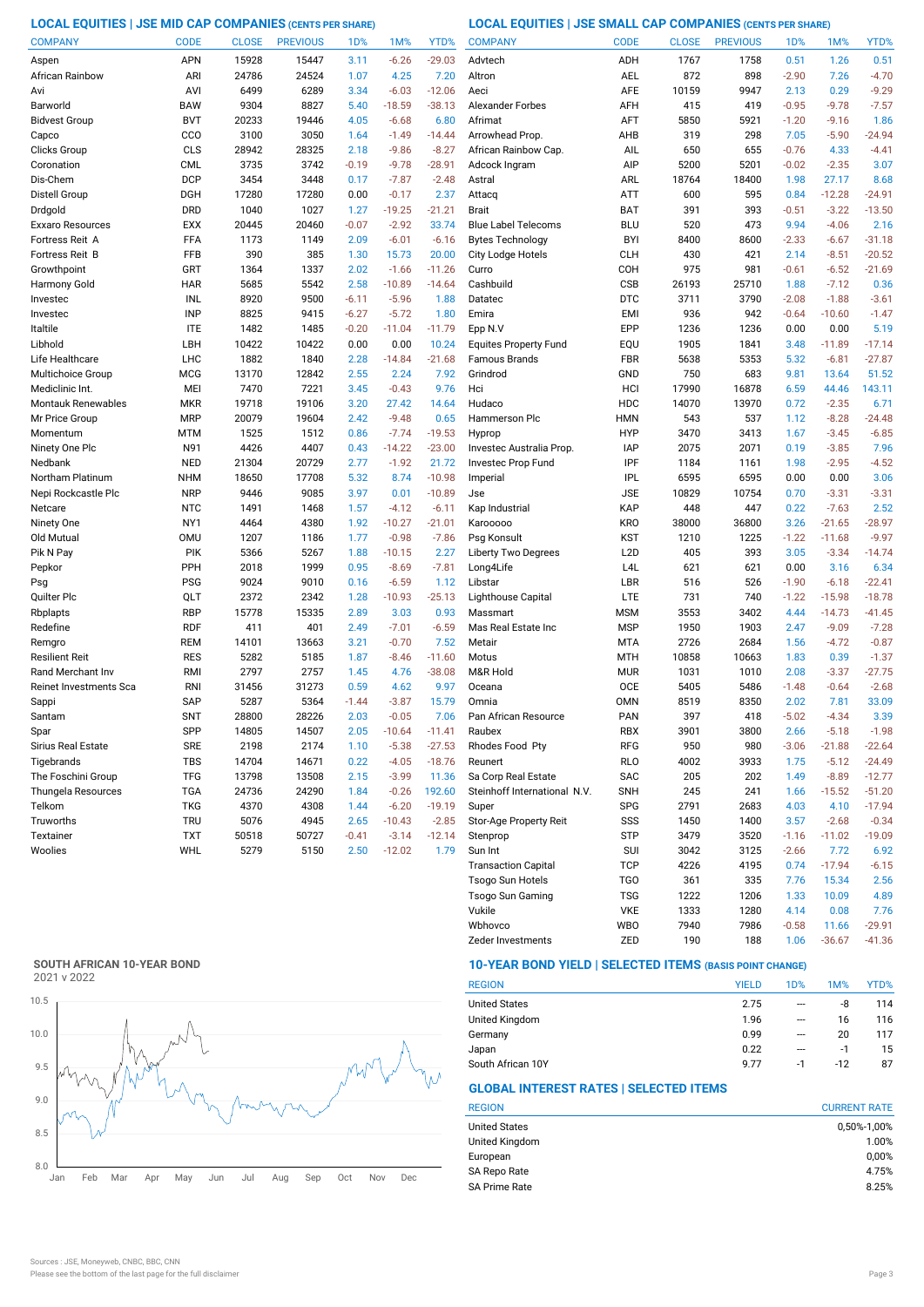**EUROPEAN INDICES**

normalised percentage performances



**AMERICAN INDICES**

normalised percentage performances



#### **ASIAN INDICES**

normalised percentage performances



# Sources : JSE, Moneyweb, CNBC, BBC, CNN

Please see the bottom of the last page for the full disclaimer Page 3

# **GLOBAL MARKETS EUROPEAN MARKET COMMENTARY**

#### SELECTED HEADLINES

European stocks closed higher Thursday as traders reacted to new fiscal stimulus measures in the U.K. The pan-European Stoxx 600 closed 0.9% higher provisionally, with retail shares surging 4.8% to lead the gains. The sector got a boost from news of U.K. plans to boost economic activity. British Finance Minister Rishi Sunak on Thursday announced a range of measures aimed at tackling the country's cost-of-living crisis, including a so-called "windfall tax" on the profits of oil and gas giants and cost-of-living payments to low-income households and pensioners.



#### **AMERICAN MARKET COMMENTARY**

#### SELECTED HEADLINES

US stocks rose Thursday, putting Wall Street on track to break a long string of weekly declines. The Dow has fallen the last eight weeks, while the S&P 500 and Nasdaq are riding seven-week losing streaks. The market seems to have somewhat regained its footing this week, however, as investors hope to see a peak in inflation and seek value at these levels. Discount retailer Dollar Tree jumped about 21.9% after posting an earnings beat, which helped push the Nasdaq higher. Shares of chipmaker Nvidia bounced after falling on weaker-than-expected guidance for the second quarter and a warning of a slowdown in hiring.



#### 03 Apr 03 May

#### **ASIAN MARKET COMMENTARY**

# SELECTED HEADLINES

Shares in Asia-Pacific rose earlier today, with investors monitoring shares of Alibaba in Hong Kong after the Chinese tech giant posted better-than-expected fourth-quarter earnings on Thursday. Shares of Alibaba in Hong Kong surged 12.7% after it reported Thursday fourthquarter earnings of 7.95 yuan (\$1.18) per share, excluding items, on revenues of 204.05 billion yuan (\$30.28 billion). That was higher than analyst expectations for earnings of 7.31 yuan a share on CNY199.25 billion in revenue, according to StreetAccount.